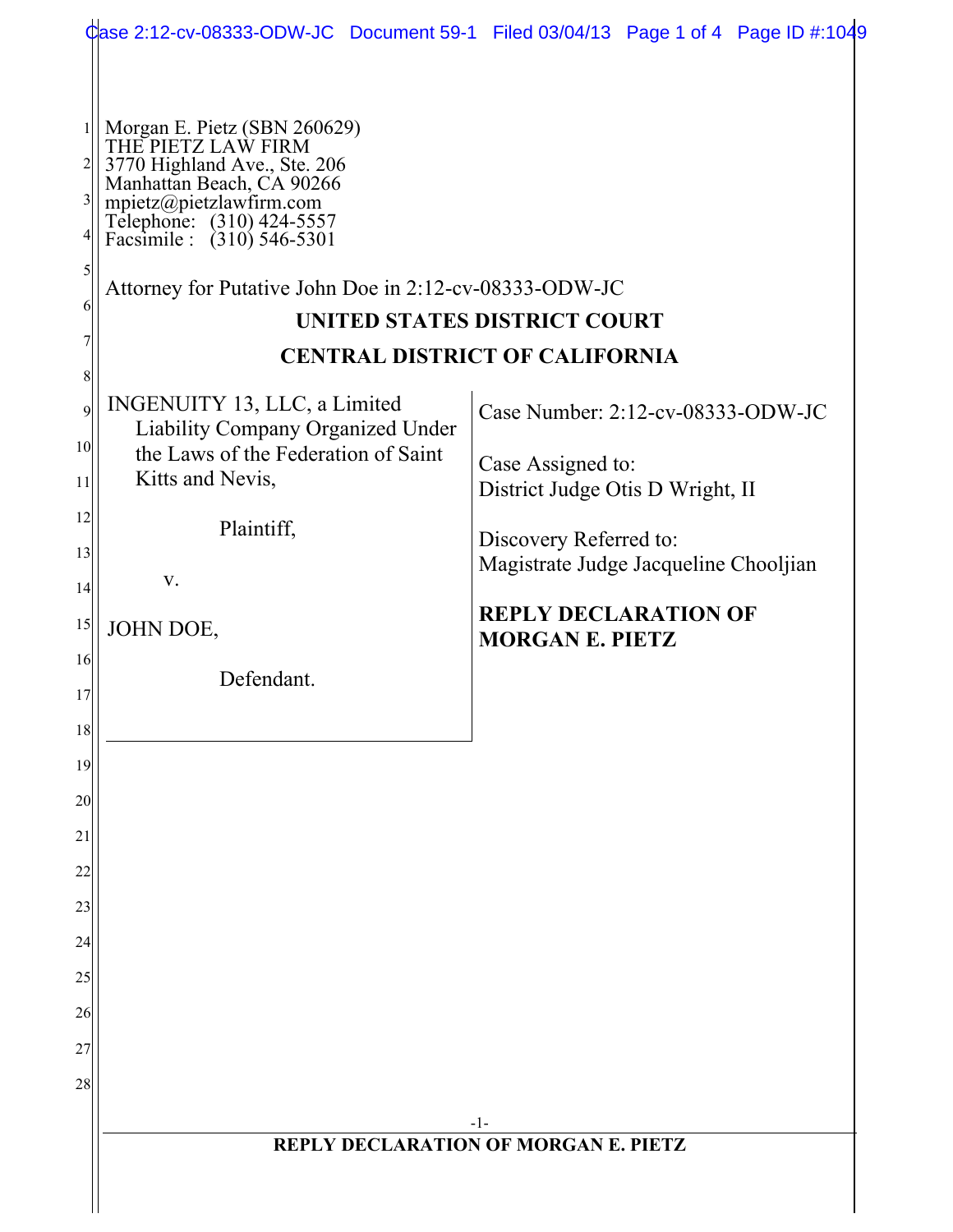2 I, Morgan E. Pietz, have personal knowledge of the facts alleged herein and hereby declare as follows:

1

6

7

8

9

10

11

12

13

14

15

16

17

18

19

20

21

22

23

24

25

26

27

28

3 4 5 1. I am a member in good standing of the State Bar of California, duly admitted to the practice of law in the state and federal courts of the State of California.

2. I represent ISP subscribers who have been targeted by Ingenuity 13, LLC, through its counsel Prenda Law, Inc. f/k/a Steele Hansemeier PLLC ("Prenda") in copyright infringement cases Ingenuity 13 filed in both the Central District of California, and the Northern District of California. I also represent other clients in other cases brought by Prenda on behalf of other entities, sometimes along with local counsel, in other courts.

3. I represent a putative John Doe defendant in the case indicated on the caption above.

4. My clients in the Prenda cases, including this case, each received letters from their ISPs informing them that Prenda was attempting to subpoena their identity as part of a lawsuit. Generally, my clients are the people who happen to pay the Internet bill for their household, not necessarily the people who actually committed the alleged infringement or other wrongful conduct. However, Prenda constructs its lawsuits so as to make it unclear what exactly is the status of my clients. The complaint does not exactly come out and say that the ISP subscriber equals the John Doe defendant. However, the requests for early discovery, seeking leave to issue ISP subpoenas, generally tend to conflate ISP subscriber with Doe defendant.

5. A comprehensive "Declaration of Morgan E. Pietz re: Prenda Law, Inc." was previously filed in this action at ECF No. 40-1. A "Supplemental Declaration of Morgan E. Pietz" was previously filed in this action at ECF No. 53. *The lettering of the Exhibits to this "Reply Declaration of Morgan E. Pietz" is continued from theses two prior declaration*.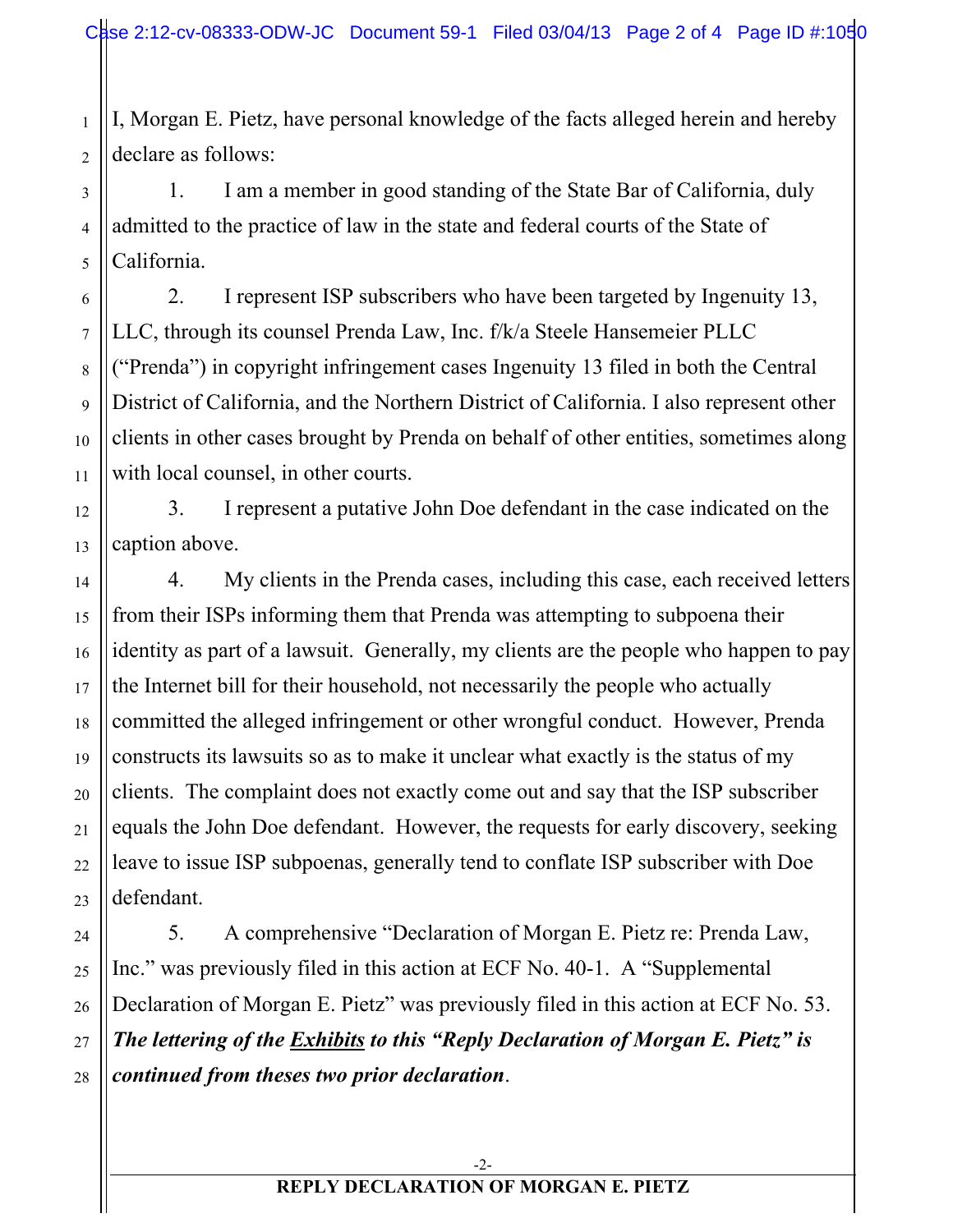1

2

3

4

5

6

7

8

9

10

11

12

13

14

15

16

17

18

19

20

21

6. Attached as Exhibit EE hereto is a true and correct copy of the [Amended] "Motion for Withdrawal and Substitution of Counsel" filed by Mr. Gibbs in *AF Holdings, LLC v. Andrew Magsumbol*, N.D. Cal. No. 3:12-cv-4221-SC, ECF No. 22, 1/30/13. On page 2, Mr. Gibbs lists himself as "In-House Counsel, AF Holdings LLC". The prior day, January 29, 2013, Mr. Gibbs had filed a different version of the same motion (*id.* at ECF No. 21). The only apparent difference between the two substitution motions was the addition of the line where Mr. Gibbs signed for AF Holdings, as in house counsel, in the amended motion.

7. Attached as **Exhibit FF** hereto is a true and correct copy of the pleading that Prenda's local counsel in St. Clair County, Illinois, Kevin Hoerner, filed in on or around February 13, 2013, in *Guava, LLC v. Comcast Cable Communications, LLC*, Circuit Court of St. Clair County, Illinois, No. 12-MR-417. This pleading states on page 5 that the name of the person who supposedly verified the petition in that action is "Alan Mony." On February 14, 2013, among other questions, I asked Prenda's lawyers to confirm the spelling of the purported client who had signed the verification, and Mr. Hoerner responded that day (this was the entire response): "The issues have already been briefed. See you in court."

8. Attached as Exhibit GG hereto is a true and correct copy of the amended verification filed by Prenda on February 21, 2013 in the Guava St. Clair County action, purportedly executed by someone spelling their name "Alan Mooney."

22 23 24 25 9. Attached as Exhibit HH hereto is a true and correct copy of an explanatory organization diagram I prepared for Prenda, etc. I am prepared to explain this document at the hearing, and can provide documentary support for the connections.

26 27 28 10. Attached as Exhibit II hereto is a true and correct copy of two Google Earth maps that I prepared. The first map shows the Wagar residence located at 1411 Paseo Jacaranda, Santa Maria, California 93458. (ECF No. 50, ¶ 29). The

## **REPLY DECLARATION OF MORGAN E. PIETZ**